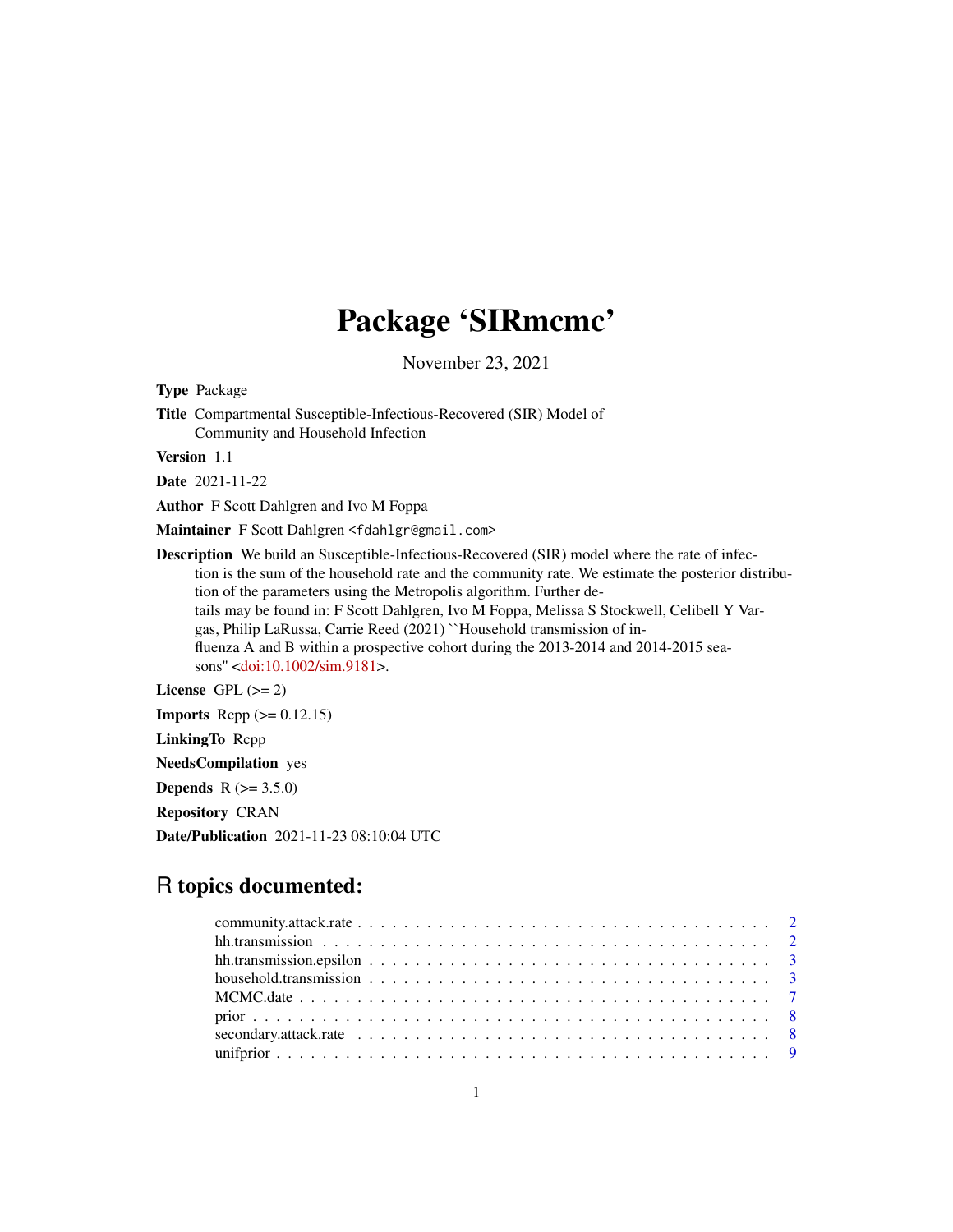#### <span id="page-1-0"></span>**Index** [11](#page-10-0)

community.attack.rate *Compute the community attack rate*

#### Description

Computes the community attack rate for a a cohort using the value of a call to [household.transmission](#page-2-1).

#### Usage

```
community.attack.rate(SIRmcmc,probs=c(0.5,0.025,0.975))
```
## Arguments

| SIRmcmc | The value of a call to household, transmission.                                     |
|---------|-------------------------------------------------------------------------------------|
| probs   | A numeric vector of the quantiles of the posterior distribution. The default is the |
|         | median and the central 95% credible region.                                         |

## Details

Computes the posterior probability distribution of the community attack rate from the Metropolis algoritm. Returns quantiles of the distribution specified in the probs argument.

#### Value

An array of community attack rates. The first dimension is the value of epsilon in SIRmcmc. The second dimension is the posterior probability in the probs argument

hh.transmission *Simulated data under the SIR.*

#### Description

Simulated data under the SIR model, without covariates.

#### Usage

```
data("hh.transmission")
```
#### Format

A data frame with 1000 observations on the following 3 variables.

household A numeric vector of household IDs.

onset Date of onset for cases

transmission A factor with levels Community Household None representing source of infection.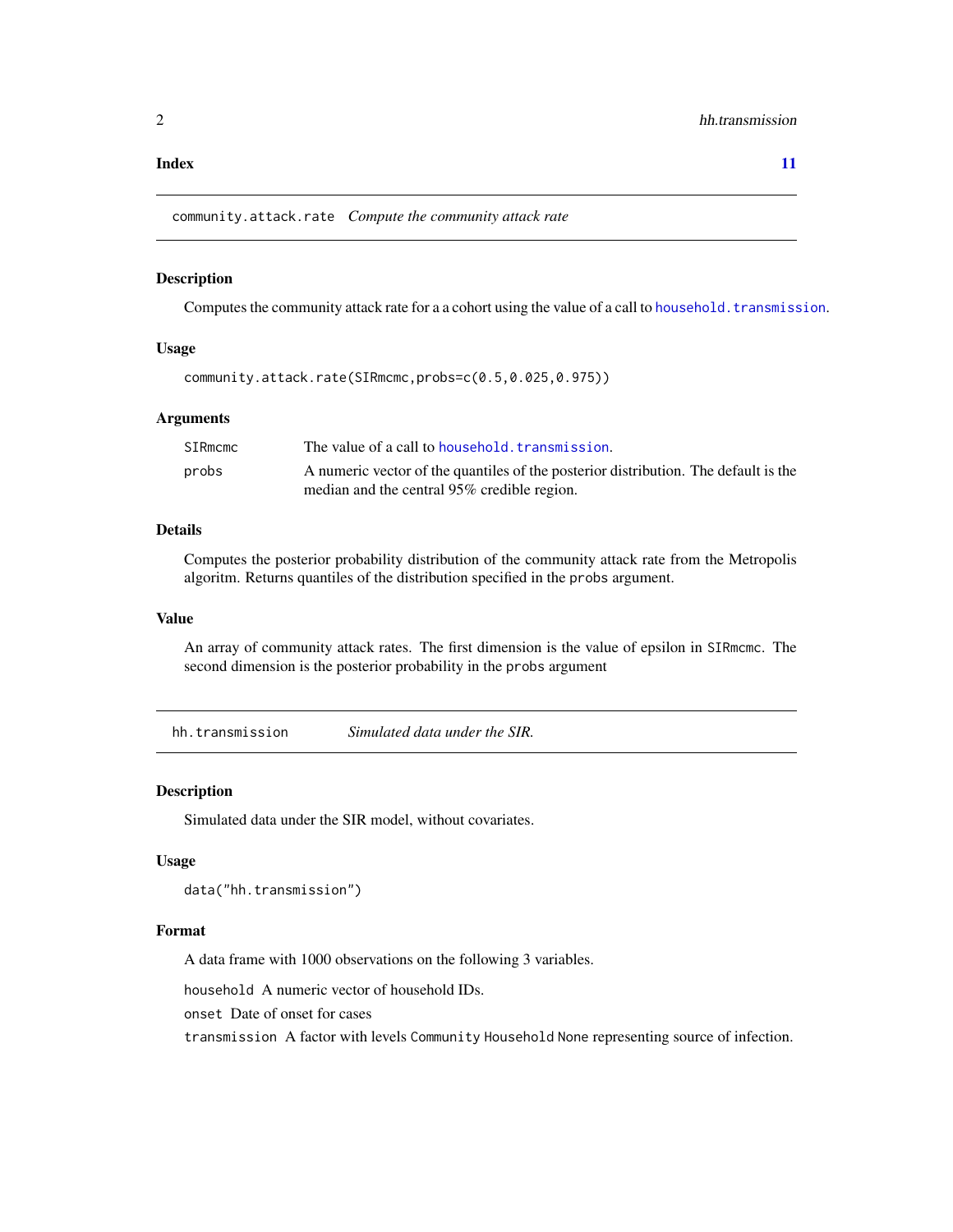<span id="page-2-0"></span>hh.transmission.epsilon

*Simulated data under SIR, with covariates.*

#### Description

Simulated data under the SIR model with a high risk and low risk group. The first 1000 observations are identical to the data hh.transmission.

## Usage

data("hh.transmission.epsilon")

#### Format

A data frame with 2000 observations on the following 4 variables.

household A numeric vector of household IDs.

onset Date of onset for cases.

transmission A factor with levels Community Household None representing source of infection.

epsilon A numeric vector of the value of epsilon used to simulate the data.

<span id="page-2-1"></span>household.transmission

*Estimate parameters from SIR model*

#### Description

Use the Metropolis algorithm to estimate parameters from the SIR compartmental model

#### Usage

```
household.transmission(onset.date, household.index, covariate = NULL,
                       followup.time, iterations,
                       delta = c(0.1, 0.3, 0.4, 0.1), plot.chain = TRUE,
                       index = 1, start.date = NULL, prior = unifprior,
                       constant.hazard = FALSE,...)
```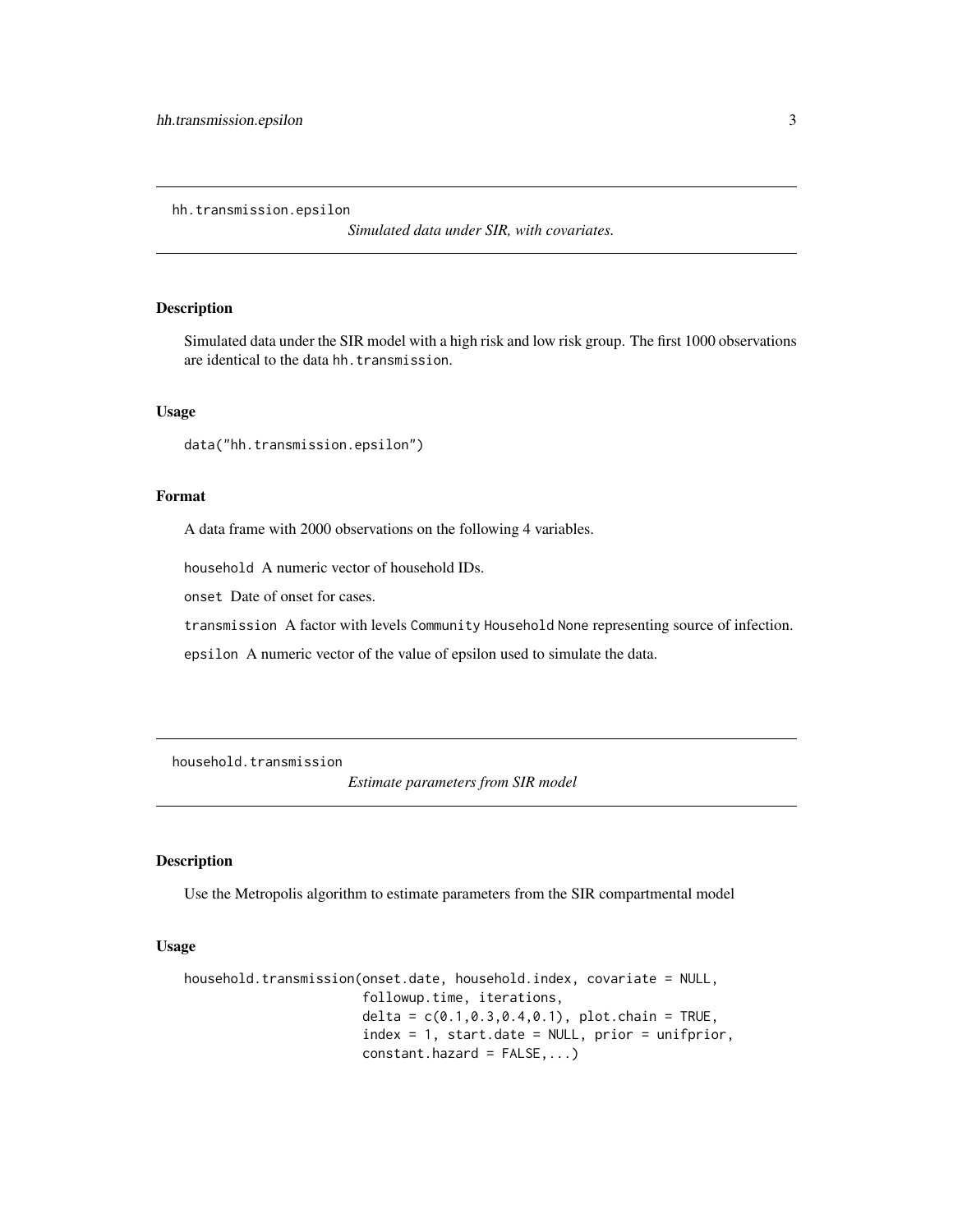#### <span id="page-3-0"></span>**Arguments**

| onset.date      | A vector of onset dates. If onset date is a character vector, then it will be coerced                                                                                                                                                                                |
|-----------------|----------------------------------------------------------------------------------------------------------------------------------------------------------------------------------------------------------------------------------------------------------------------|
|                 | to dates using as .Date. NA values are interpretted as remaining susceptible at<br>the end of followup.                                                                                                                                                              |
| household.index |                                                                                                                                                                                                                                                                      |
|                 | A vector identifying households, which should be the same length as the on-<br>set.date argument.                                                                                                                                                                    |
| covariate       | A vector identifying covariate patterns. If given, then it is interpretted as a factor.<br>A value for epsilon will be given for each level of covariate. If NULL, then epsilon<br>is not estimated.                                                                 |
| followup.time   | An integer for the followup time in days.                                                                                                                                                                                                                            |
| iterations      | An integer for the number of iterations of the Metropolis algorithm.                                                                                                                                                                                                 |
| delta           | A vector of length 4 for tuning the acceptance rate of the Metropolis algorithm.<br>The order is $(1)$ alpha, $(2)$ beta, $(3)$ gamma, and $(4)$ epsilon.                                                                                                            |
| plot.chain      | A boolean of whether to plot the value of the chain vs the iterate.                                                                                                                                                                                                  |
| index           | An integer for the index date. Probabilities are conditional on the index date.<br>Any coordinates of onset.date equal to index will have a likelihood of 1. If you<br>want unconditional probabilities, then index should be less than start.date.                  |
| start.date      | Should be the same format as onset. date. Specifies the start of the followup<br>period.                                                                                                                                                                             |
| prior           | A function to compute the prior probability of alpha, beta, gamma, and epsilon.<br>Any user written function must take the arguments alpha, beta, gamma, epsilon,<br>and esteps. Builtin functions are unifprior and prior. unifprior is uniform on<br>(0.01, 1000). |
| constant.hazard |                                                                                                                                                                                                                                                                      |
|                 | If FALSE, then the algorithm computes a time dependent hazard for the cohort<br>and the hazard from the community is proportional to the hazard in the cohort.<br>If TRUE, then the algorithm assumes a constant hazard from the community.                          |
| $\cdots$        | Arguments to be passed to the function in the prior argument.                                                                                                                                                                                                        |

#### Details

If no covariates are supplied, only the model parameters alpha, beta, and gamma are estimated using a stepwise Metropolis algorithm. The model parameters are drawn from a uniform distribution on  $(0.1,1)$ . The first step proposes a new alpha using rnorm and the mixing parameter delta[1]. The second and third steps are similar for beta and gamma. If covariates are supplied, the additional parameters, collectively called epsilon, are also estimated.

The algorithm assumes followup begins on start.date and lasts for followup.time days. Any coordinate of onset.date equal to index does not contribute to the likelihood.

Two priors are builtin: [prior](#page-7-1) and [unifprior](#page-8-1). User defined prior functions must take the arguments alpha, beta, gamma, epslion, and esteps.

## Value

An object of the class SIRmcmc.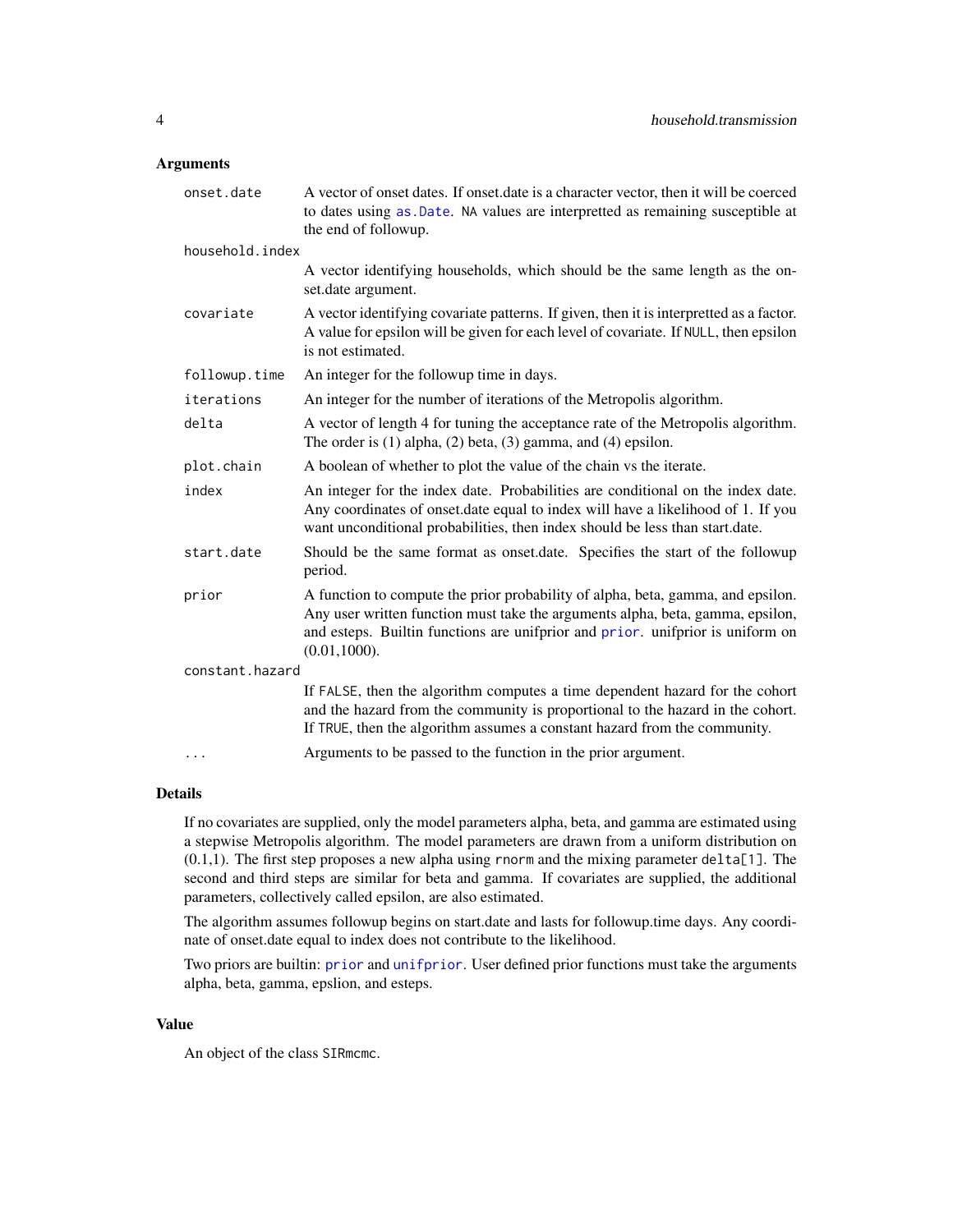## <span id="page-4-0"></span>household.transmission 5

## See Also

[prior](#page-7-1) [unifprior](#page-8-1)

#### Examples

```
##A trivial example-------------------------------------------------------
library(graphics)
onset<-sample(c(seq(1,10),rep(Inf,20)),size=500,replace=TRUE)
hh<-sample(seq(1,300),size=500,replace=TRUE)
chain <-household.transmission(onset.date = onset, household.index = hh,
                              followup.time = 10, iterations = 100)
community.attack.rate(SIRmcmc=chain)
secondary.attack.rate(household.size=3,SIRmcmc=chain)
##An example with household transmission---------------------------------
library(graphics)
data(hh.transmission)
set.seed(1)
iterations<-100
T < -30delta<-c(0.1,0.6,0.8)
index<-0
##Find the MCMC estimates of alpha, beta, and gamma
chain<-household.transmission(
   onset.date=hh.transmission$onset,
   household.index=hh.transmission$household,
   covariate=NULL,
   followup.time=T,
   iterations=iterations,
   delta=delta,
   prior=unifprior,
   index=index
)
#Tabulate true type of transmission
hh.table<-table(
    table(
        is.finite(MCMC.date(hh.transmission$onset)),
        hh.transmission$household)["TRUE",]
)
##Calculate the true SAR
truth.table<-table(hh.transmission$transmission)
truth<-unname(truth.table["Household"]/sum(hh.table[2:3]))
cat("\n\nTrue Value of SAR\n\n")
print(truth)
##Find point and 95% central creditable intervals for MCMC SAR
cat("\n\nMCMC Estimate of SAR\n\n")
secondary.attack.rate(household.size=2,SIRmcmc=chain)
days<-NULL
for(d in c(seq(1:5))){
    days<-c(days,as.character(d))
  a<-sum(table(tapply(X=hh.transmission$onset,INDEX=hh.transmission$household,FUN=diff))[days])
```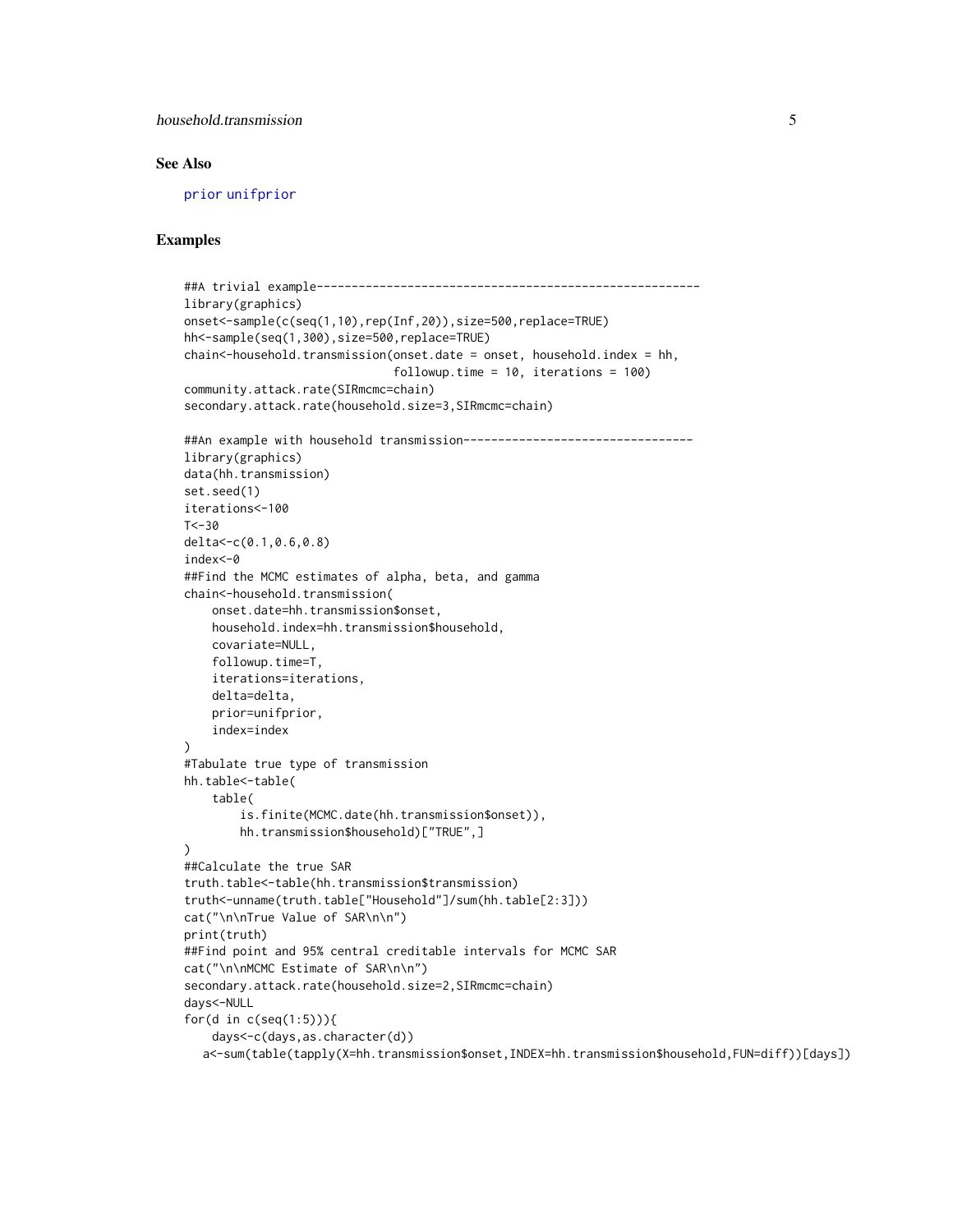```
cat(
        paste0(
            "\n\n",
            d,
            " Day Counting Estimate of SAR\n\n"
        )
    \lambda##Find point and 95% confidence intervals for normal approx to SAR
   print(
        a/sum(hh.table[2:3])+c(p=0,LB=-1,UB=1) *
        qnorm(p=0.975) *
        sqrt(a*(hh.table[2]+hh.table[3]-a)/(hh.table[2]+hh.table[3])^3)
   )
}
##An example with rate ratios----------------------------------------
## Not run:
   library(graphics)
   data(hh.transmission.epsilon)
    set.seed(1)
    iterations<-100
   T < -30delta<-c(0.1,0.1,0.1,0.1)
    index<-0
    ##Find the MCMC estimates of alpha, beta, gamma, and epsilon
    chain<-household.transmission(
        onset.date=hh.transmission.epsilon$onset,
        household.index=hh.transmission.epsilon$household,
        covariate=hh.transmission.epsilon$epsilon,
        followup.time=T,
        iterations=iterations,
        delta=delta,
        prior=unifprior,
        index=index
   )
    ##Find point and 95% central creditable intervals for MCMC SAR
    cat("\n\nMCMC Estimate of SAR\n\n")
    print(secondary.attack.rate(household.size=2,SIRmcmc=chain))
    for(e in c(1,5)){
        hh.table<-table(table(
            is.finite(MCMC.date(hh.transmission.epsilon$onset)),
            hh.transmission.epsilon$household,
            hh.transmission.epsilon$epsilon)["TRUE",,as.character(e)])
        ##Tabulate true type of transmission
        truth.table<-table(
            hh.transmission.epsilon$transmission[which(
                hh.transmission.epsilon$epsilon==e
            )])
        ##Calculate the true SAR
        truth<-unname(truth.table["Household"]/sum(hh.table[2:3]))
        cat("\n\nTrue Value of SAR\n\n")
```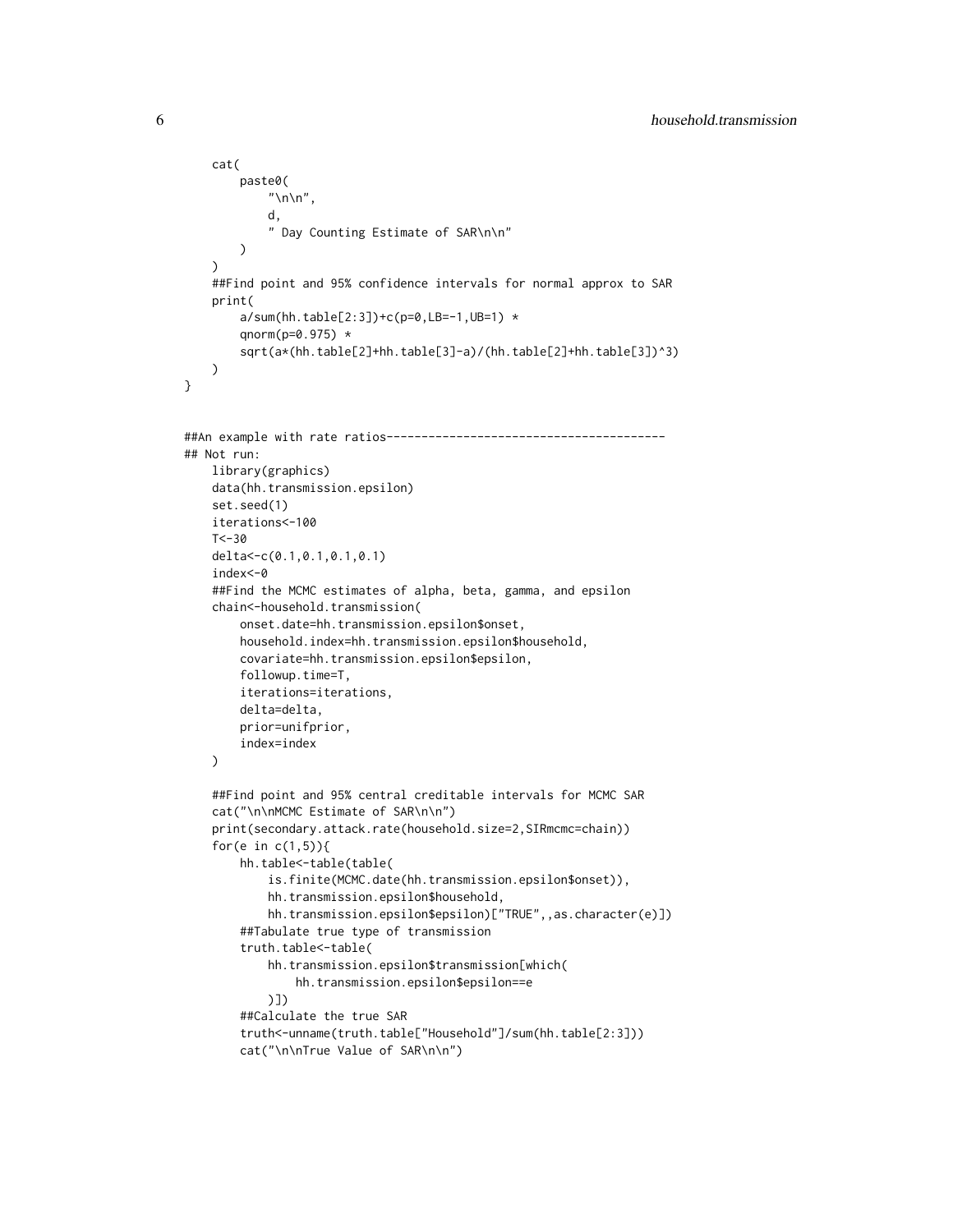```
print(truth)
    days<-NULL
    for(d in c(seq(1:5))){
        days<-c(days,as.character(d))
        a<-sum(table(tapply(
         X=hh.transmission.epsilon$onset[which(hh.transmission.epsilon$epsilon==e)],
      INDEX=hh.transmission.epsilon$household[which(hh.transmission.epsilon$epsilon==e)],
            FUN=diff))[days])
        ##Find point and 95% confidence intervals for normal approx to SAR
        cat(paste0(
            " \n\ln \n\frac{m}{n},
            d,
            " Day Counting Estimate of SAR\n\n"
        ))
        print(
            a/sum(hh.table[2:3])+c(p=0,LB=-1,UB=1)
            * qnorm(p=0.975)
            * sqrt(a*(hh.table[2]+hh.table[3]-a)/(hh.table[2]+hh.table[3])^3)
        )
    }
}
```
## End(Not run)

MCMC.date *Convert dates to a list of extendend natural numbers.*

#### Description

Converts dates to a list of numbers representing the number of days from the start of followup until the start of the infectious period.

#### Usage

MCMC.date(dates,start.date=NULL)

#### **Arguments**

| dates      | A list of dates. May be of character, numeric, or date class. |
|------------|---------------------------------------------------------------|
| start.date | The start date of follow up                                   |

## Details

Covrerts dates to days of followup until the start of the infectious period. Missing data are set to infinity and are assumed susceptible during followup.

#### Value

A list of extended natural numbers.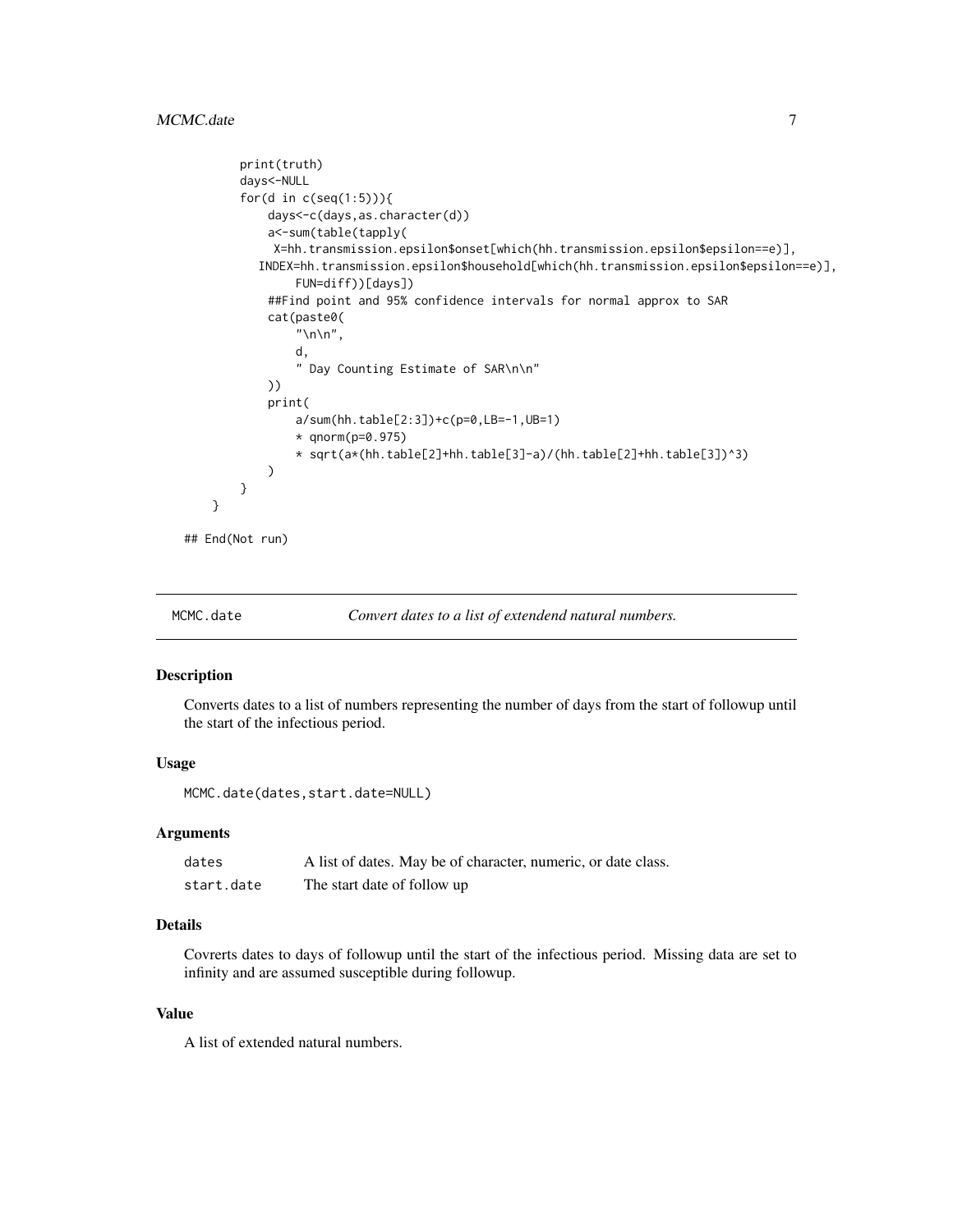#### <span id="page-7-1"></span><span id="page-7-0"></span>Description

Compute the prior probability of alpha, beta, gamma, and epsilon

## Usage

```
prior(alpha, beta, gamma, epsilon, esteps, params = list(alpha =
      list(location = 0, scale = 2), beta = list(shape = 0.01, rate = 0.01),
      gamma = list(shape = 0.01, rate = 0.01),epsilon = list(location = 0, scale = 2)))
```
## Arguments

| alpha   | A number. The logarithm of alpha follows a logistic distribution.                                                      |
|---------|------------------------------------------------------------------------------------------------------------------------|
| beta    | A number, beta follows a gammadistribution.                                                                            |
| gamma   | A number, gamma follows a gamma distribution.                                                                          |
| epsilon | A number. The logarithm of epsilon follows a logistic distribution.                                                    |
| esteps  | A number in $(0,1)$ . Used for logic as to whether to compute the prior probability<br>of epsilon $(1)$ or not $(0)$ . |
| params  | A list of parameters for the prior distributions.                                                                      |

#### Value

A probability of the model parameters under the prior distributions.

#### See Also

[dlogis](#page-0-0) [dgamma](#page-0-0) [household.transmission](#page-2-1)

secondary.attack.rate *Compute the secondary attack rate*

#### Description

Using the value of a call to [household.transmission](#page-2-1), computes the secondary attack rate for households.

#### Usage

```
secondary.attack.rate(household.size,SIRmcmc,probs=c(0.5,0.025,0.975))
```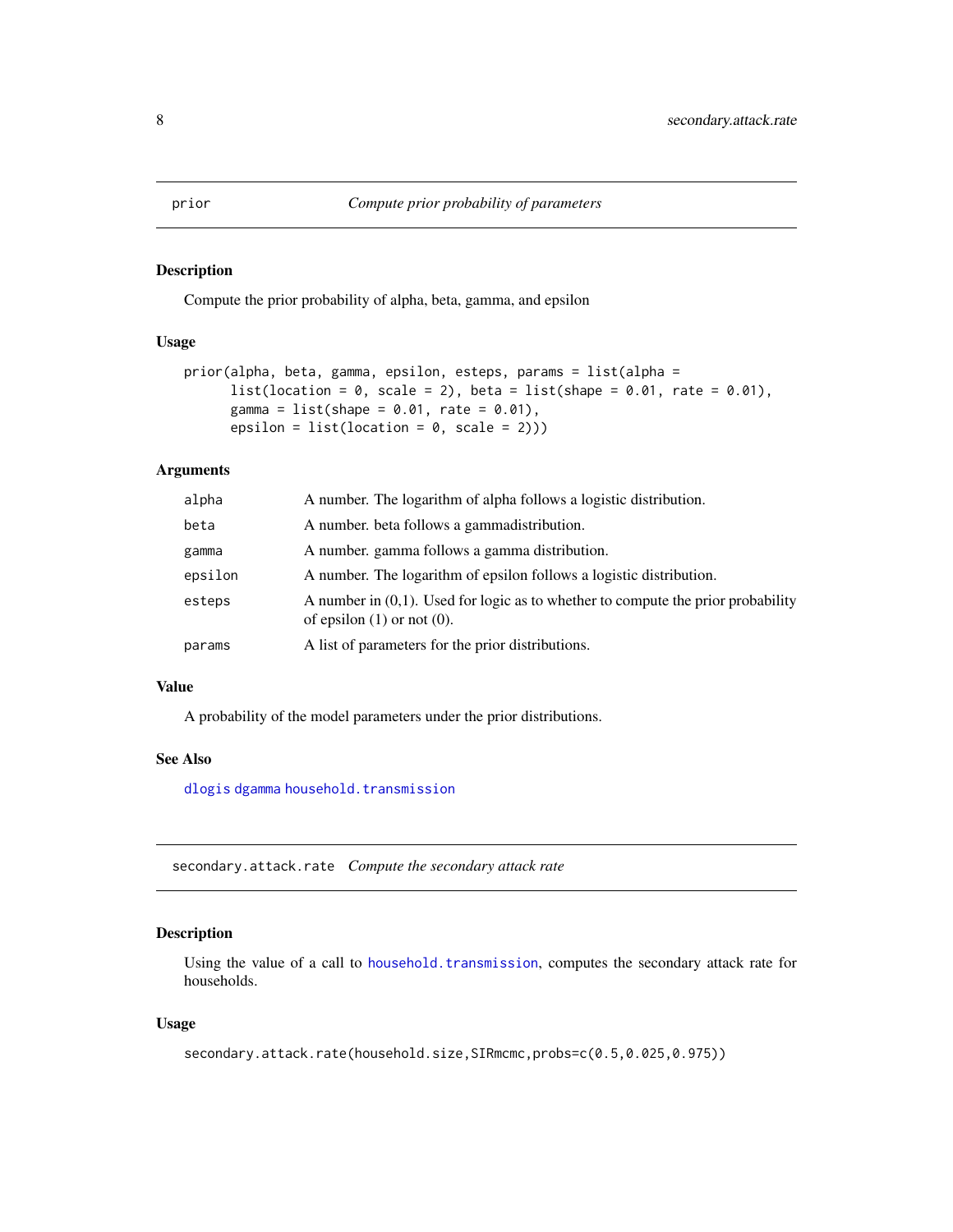#### <span id="page-8-0"></span>unifprior that the contract of the contract of the contract of the contract of the contract of the contract of

## Arguments

|         | household, size A numeric vector containing the number of people in a household.    |
|---------|-------------------------------------------------------------------------------------|
| SIRmcmc | The value of a call to household, transmission.                                     |
| probs   | A numeric vector of the quantiles of the posterior distribution. The default is the |
|         | median and the central 95% credible region.                                         |

## Details

Computes the posterior probability distribution of the secondary attack rate from the Metropolis algorithm. Returns quantiles of the distribution specified in the probs argument.

#### Value

An array with secondary attack rates.

The first dimension of the array is the household size.

The second dimension of the array is the quantiles of the posterior distribution in the probs argument.

The third dimension of the array is the value of epsilon in SIRmcmc.

<span id="page-8-1"></span>unifprior *A uniform prior on the model parameters*

#### Description

Compute a uniform prior on alpha, beta, gamma, and epsilon

#### Usage

```
unifprior(alpha, beta, gamma, epsilon, esteps, UB = 1000, LB = 0.01)
```
#### Arguments

| alpha   | A number compared to the upper bound UB and the lower bound LB.                                                        |
|---------|------------------------------------------------------------------------------------------------------------------------|
| beta    | A number compared to the upper bound UB and the lower bound LB.                                                        |
| gamma   | A number compared to the upper bound UB and the lower bound LB.                                                        |
| epsilon | A number compared to the upper bound UB and the lower bound LB.                                                        |
| esteps  | A number in $(0,1)$ . Used for logic as to whether to compute the prior probability<br>of epsilon $(1)$ or not $(0)$ . |
| UB      | A number used as an upper bound on the model parameters.                                                               |
| LB      | A number used as a lower bound on the model parameters.                                                                |

#### Value

If all the model parameters are between the lower bound and the upper bound, then unifprior returns 1. Otherwise, unifprior returns 0.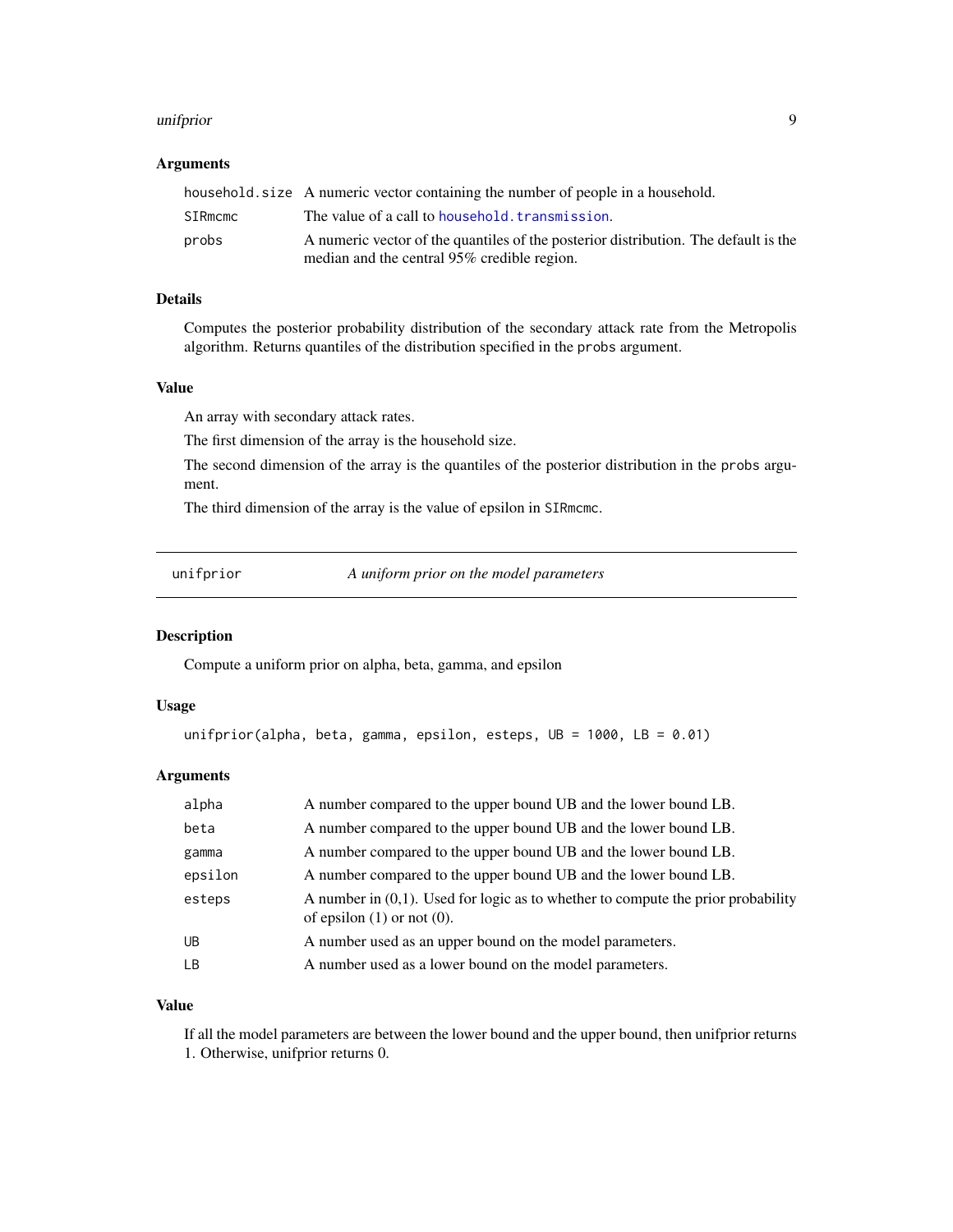<span id="page-9-0"></span>10 unifprior

## See Also

[dlogis](#page-0-0) [dgamma](#page-0-0) [household.transmission](#page-2-1) [prior](#page-7-1)